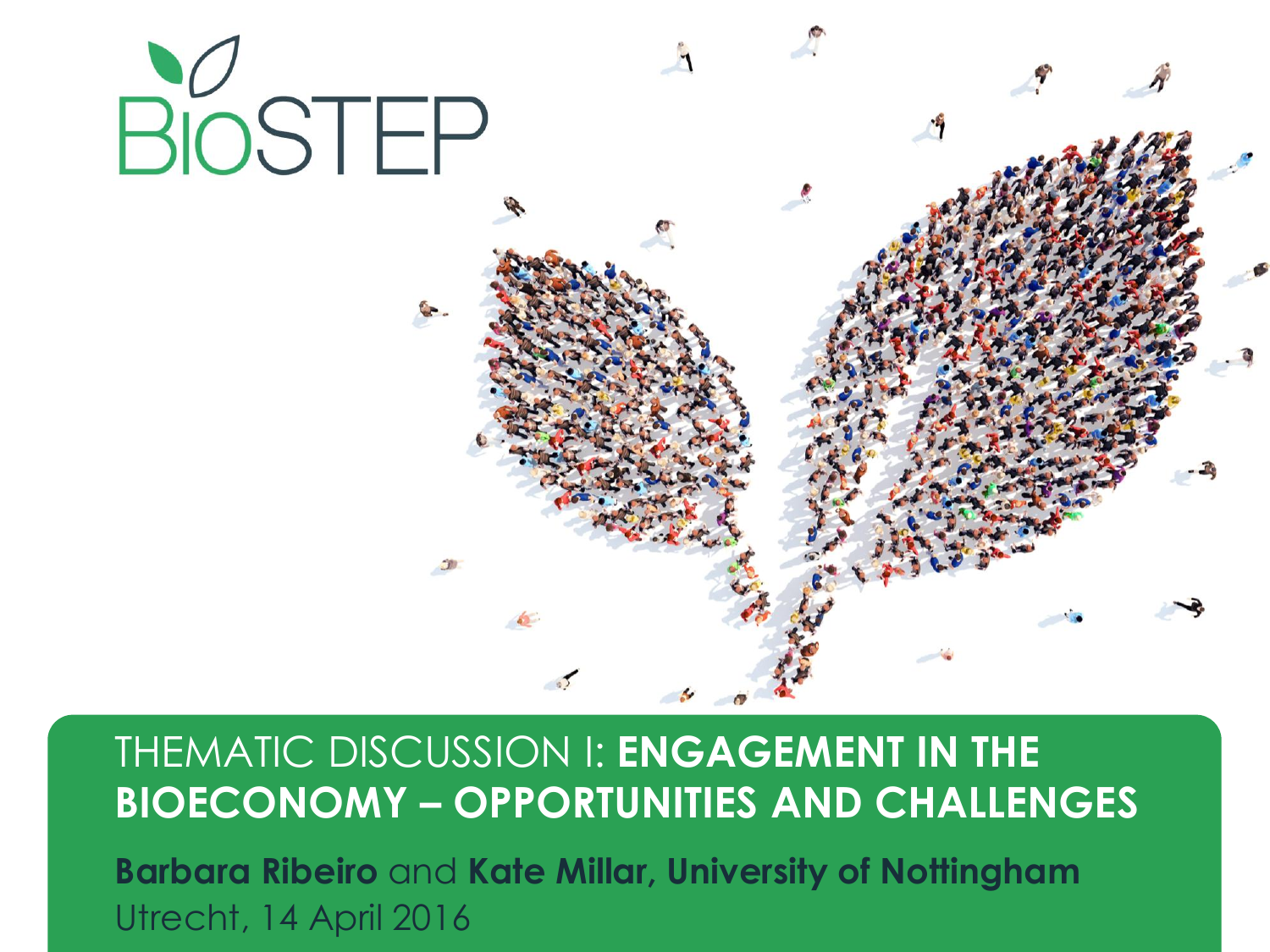## **What we will do in this session**

- **Quick summary of stakeholder and public engagement in bioeconomy strategies**; (5 minutes)
- **Group discussion 1**: why we engage, who to engage with and what are the challenges? (15 minutes)
- **Group discussion 2**: what are the policy measures needed to tackle these challenges? (20 minutes)

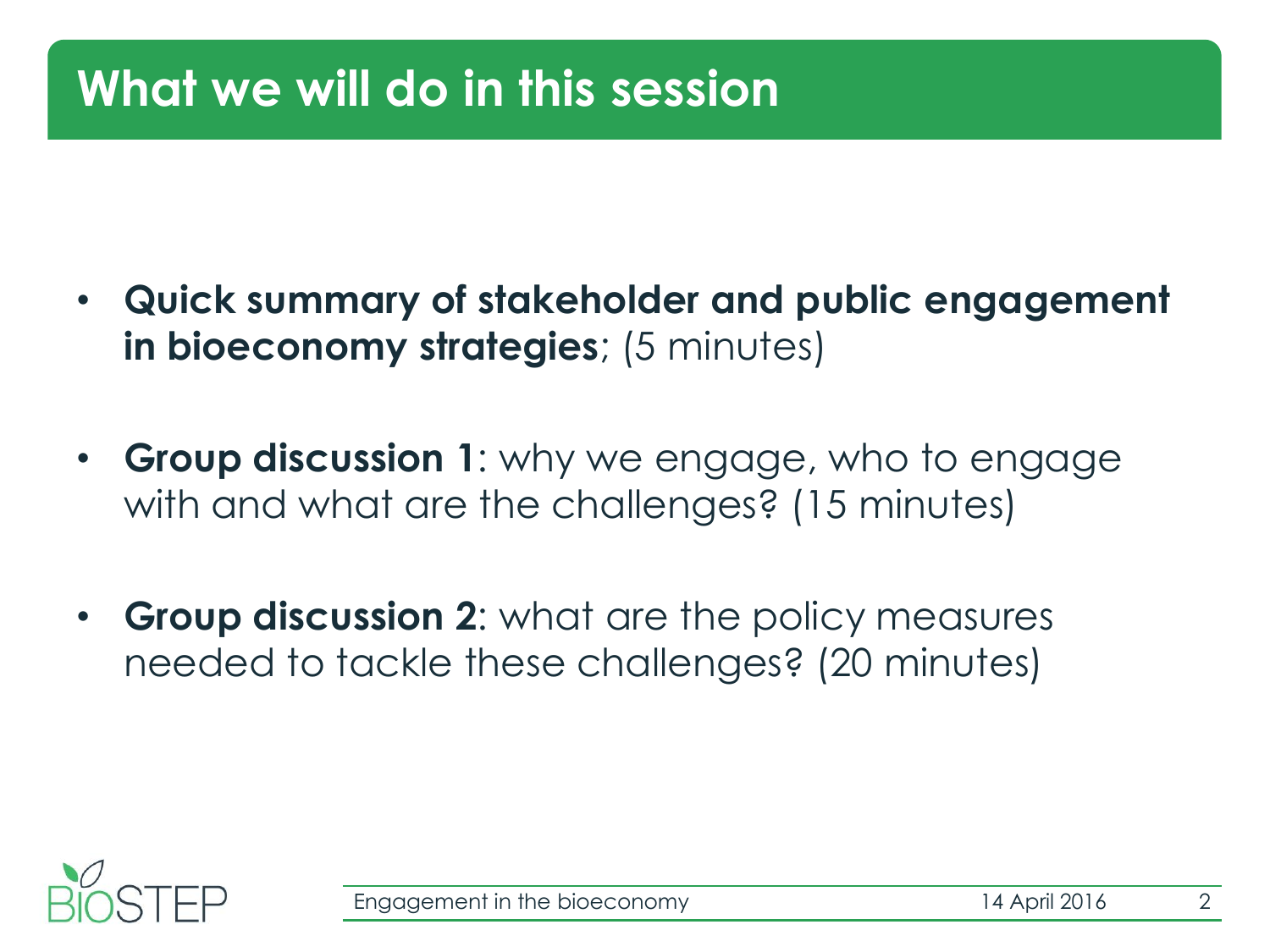### **Stakeholder and public engagement (SPE) in the bioeconomy**

- **SPE** in the EU bioeconomy is about...
	- 1. Engaging for the development of **national strategies**;
	- 2. Engaging for the development of **regional strategies/agendas** (e.g. clusters);
	- 3. Engaging in the development of bioeconomy-related **Research & Development**;
	- 4. Engaging in the implementation of **projects** or **commercialisation** of products.
- The '**level'** that SPE occurs is relevant and different across EU
- BioSTEP has explored **SPE in national and regional bioeconomy strategies**:
	- WP2 and WP3 (year 1 results desk-based research).

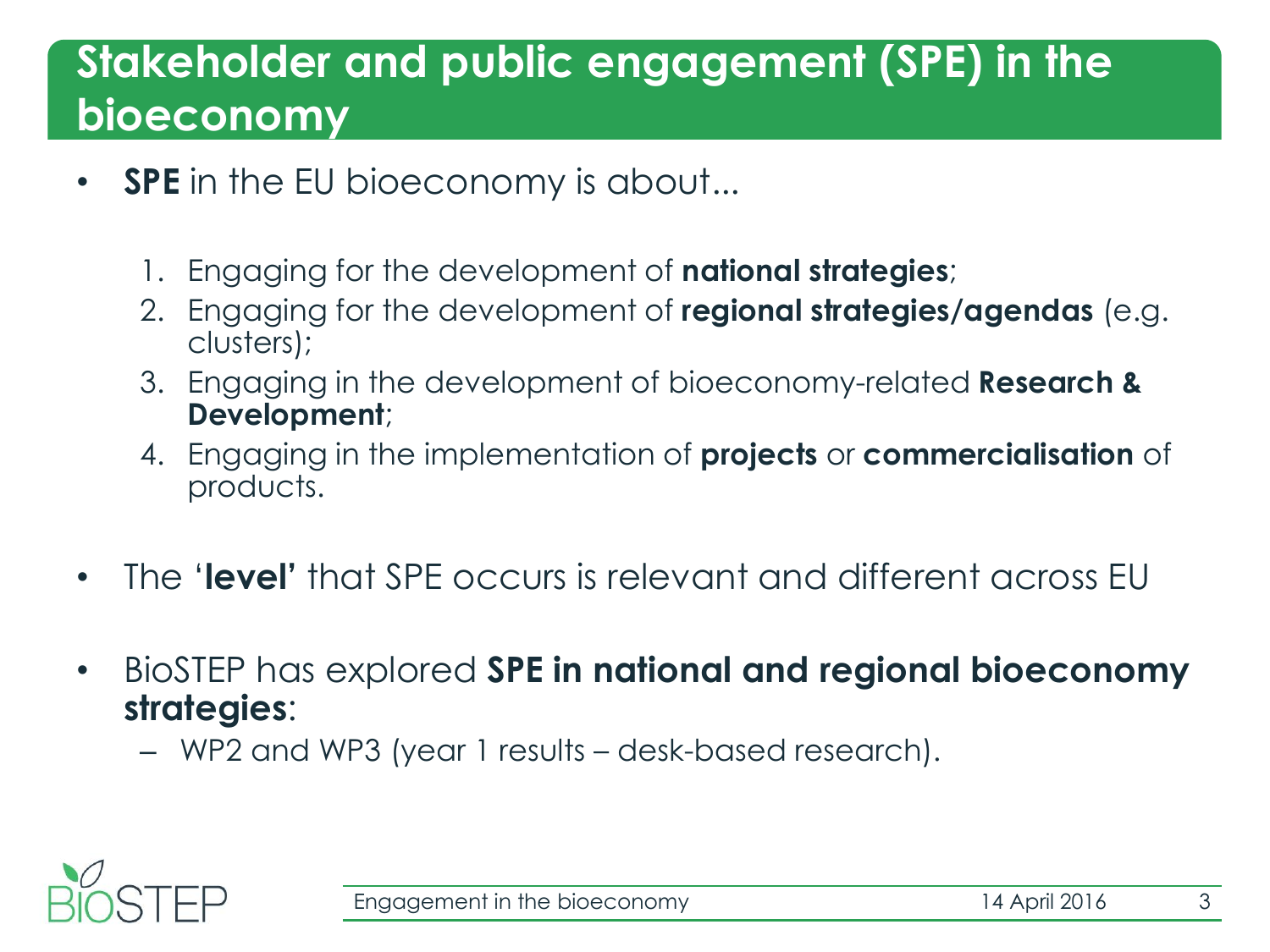## **SPE in bioeconomy strategies**

- Predominance of the '**triple helix' (governments, industry and R&D institutions)** in the development of strategies;
- **National strategies encourage SPE** (especially in the form of consultations) but **opportunities for engagement** seem to be **greater at the regional level (project level);**
- **Public engagement** appears to be especially **focused on information-transmission** (one-way communication from stakeholder to the public to increase awareness);
- **No direct relationship** between SPE and cluster maturity;
- However, attempts at and **opportunities for more participatory approaches** are noticeable.

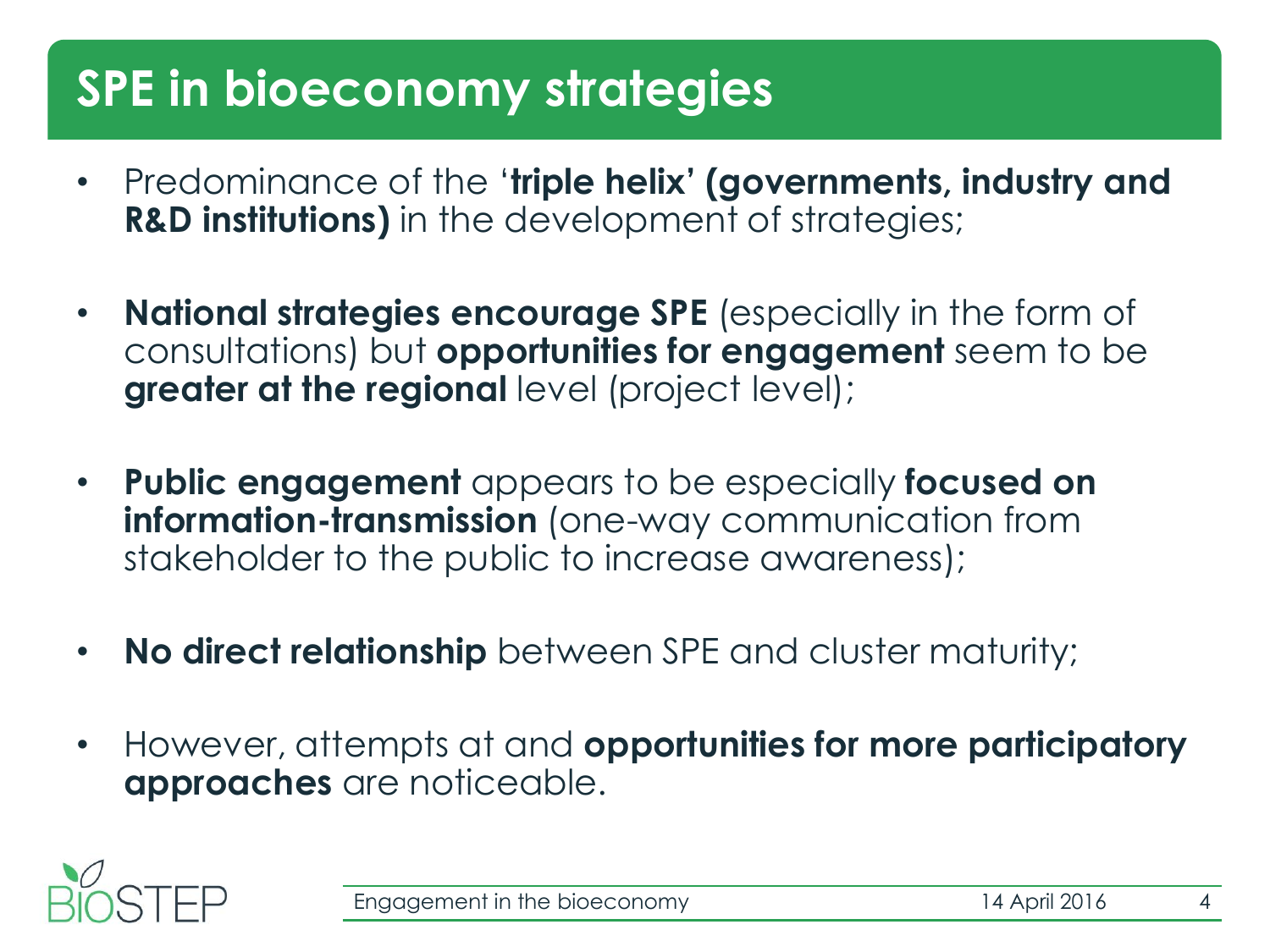# **Now we need to do some work ….. please**

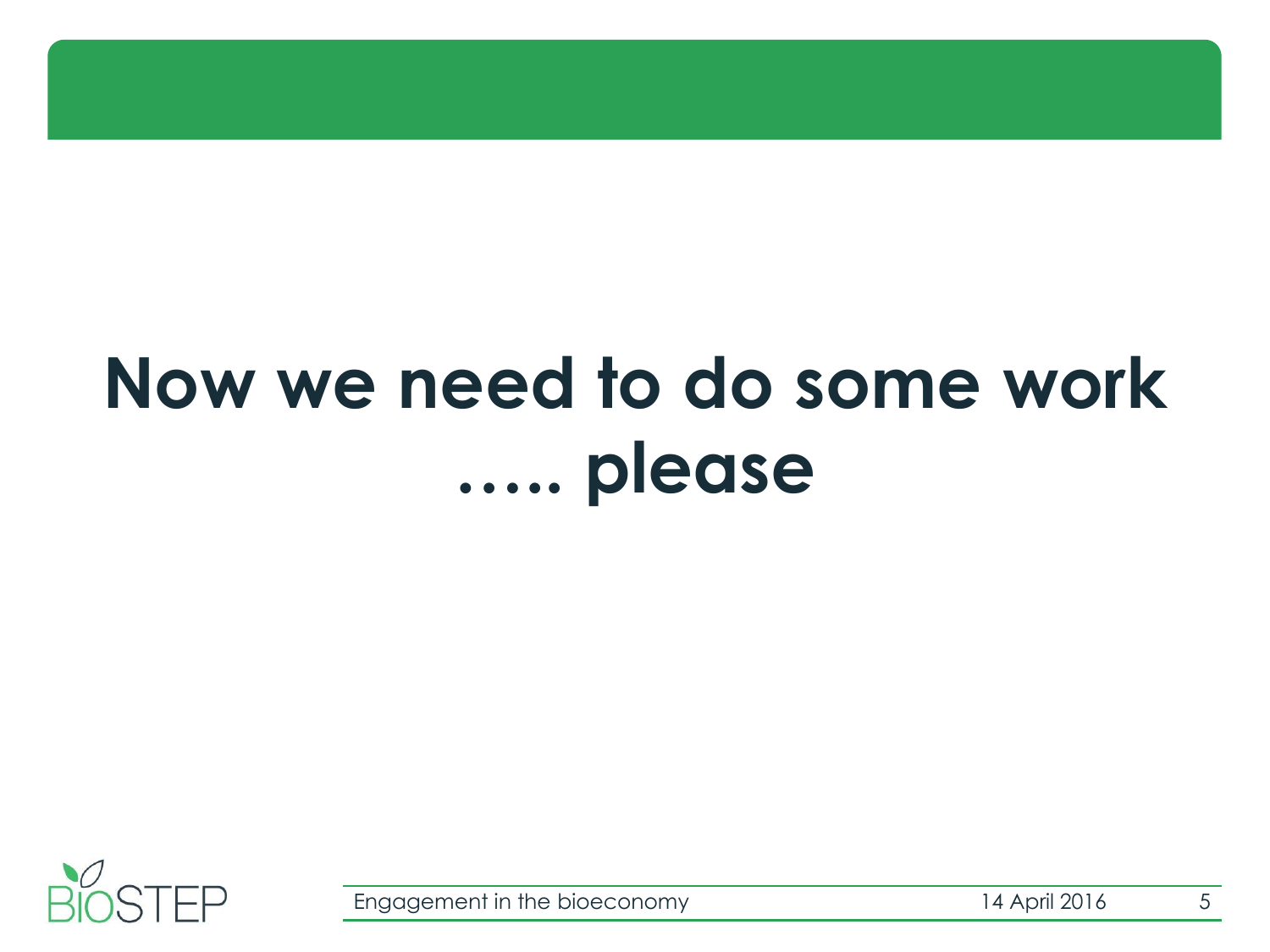## **Group Discussion 1**

Each person (5 minutes):

- **Why we engage and at what level (e.g. national strategy, project)?**
	- (1 post-it note each)
- **Who to engage with?** 
	- (1 post-it note each)
- **What are the challenges?** 
	- (1 post-it note each)

#### Group (10 minutes)

**Discuss the challenges as a group …and then report back one of the most prominent key challenges** 

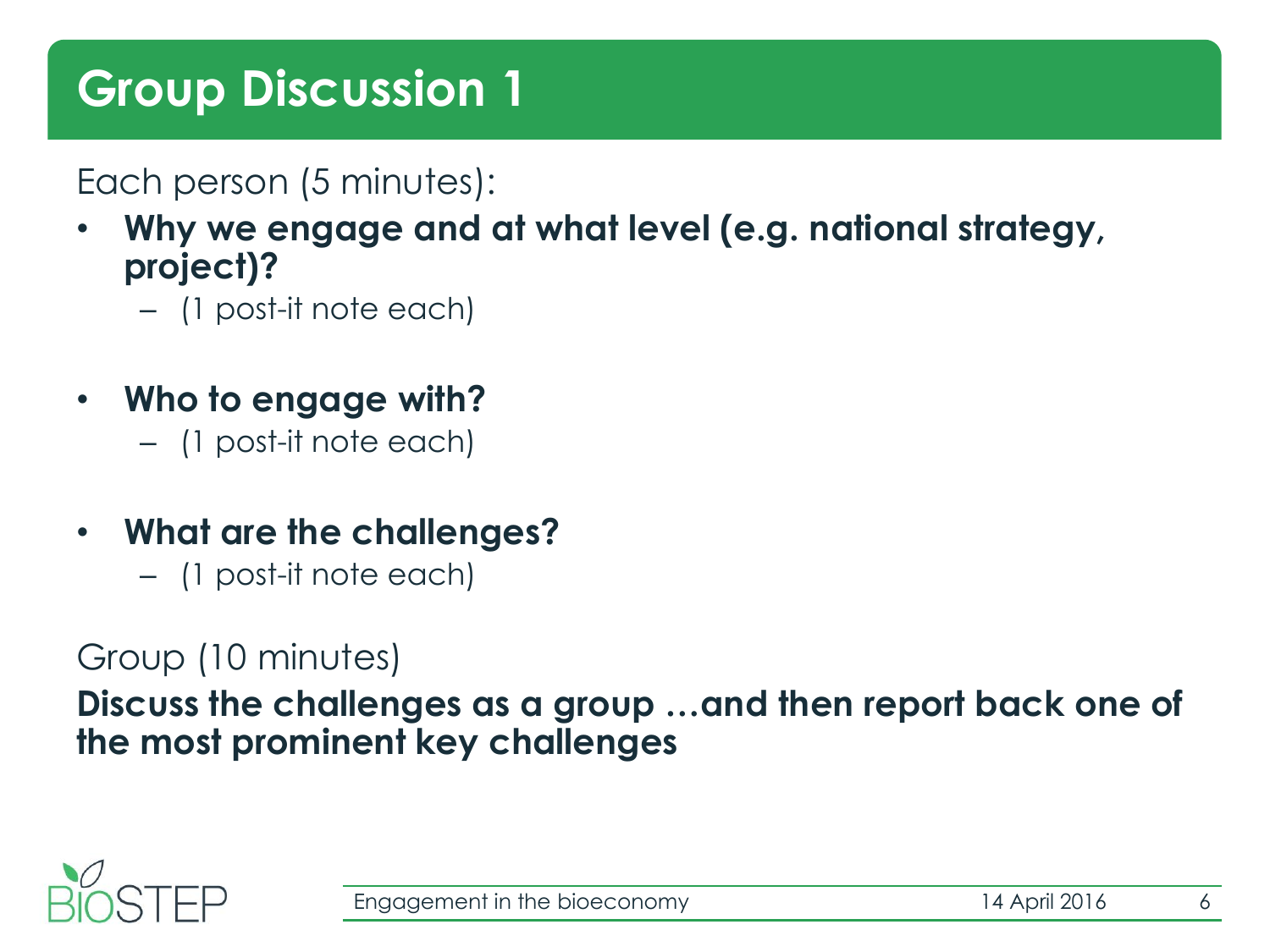#### **In your groups (10 minutes)**

• What might be the **'solutions'** (e.g. policy measures, funding measures, events, etc) needed to tackle any of the four **challenges** identified before?

#### **Plenum discussion (10 minutes)**

• One or Two **Recommendations**?

#### **Closing Statement** (Millar and Ribeiro)